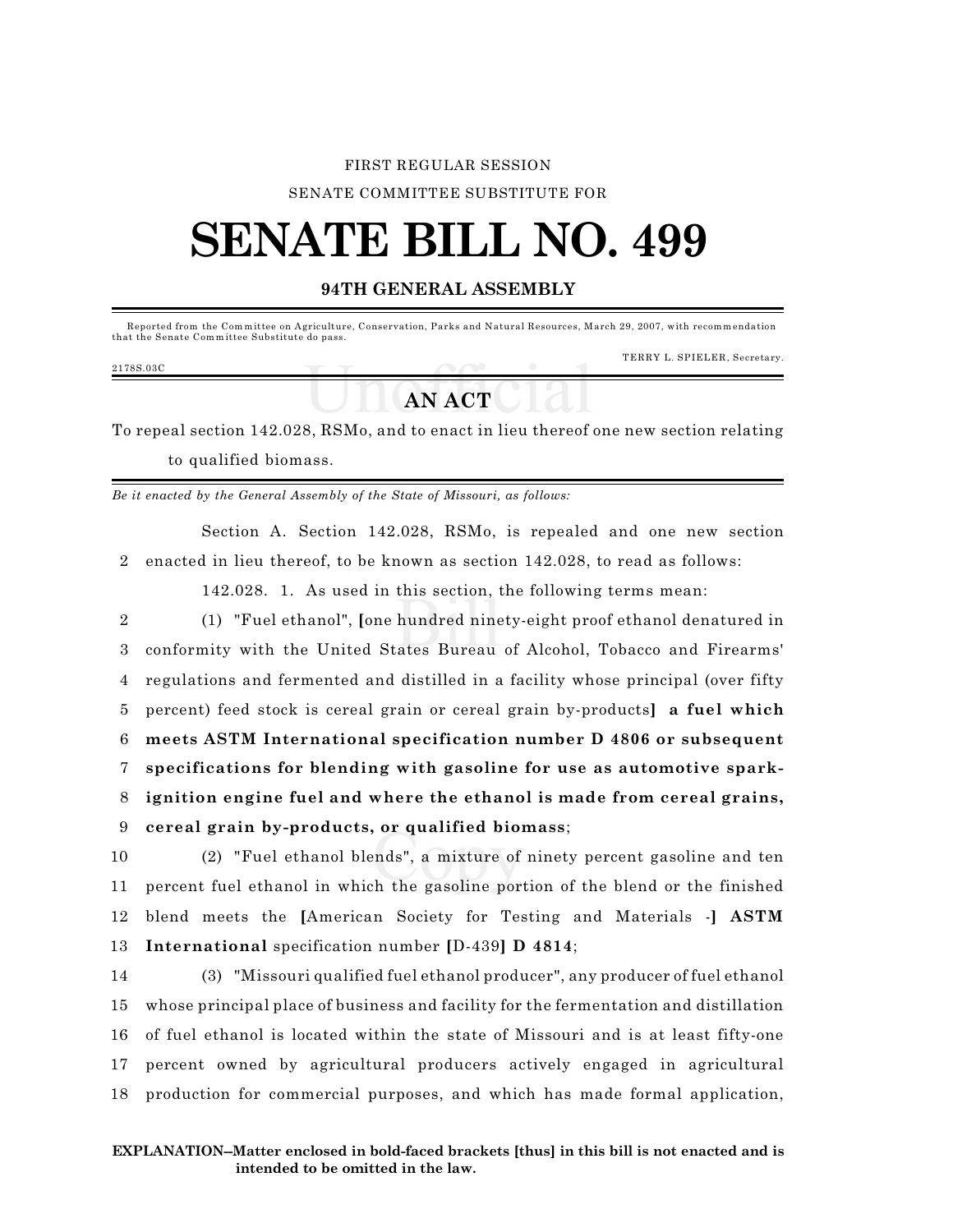posted a bond, and conformed to the requirements of this section**;**

 **(4) "Professional forester", any individual who holds a bachelor of science degree in forestry from a regionally accredited college or university with a minimum of two years of professional forest management experience;**

 **(5) "Qualified biomass", any agriculture-derived organic material or any wood-derived organic material harvested in accordance with a site specific forest management plan focused on long-term forest sustainability developed by a professional forester and qualified, in consultation with the conservation commission, by the agriculture and small business development authority**.

 2. The "Missouri Qualified Fuel Ethanol Producer Incentive Fund" is hereby created and subject to appropriations shall be used to provide economic subsidies to Missouri qualified fuel ethanol producers pursuant to this section. The director of the department of agriculture shall administer the fund pursuant to this section.

 3. A Missouri qualified fuel ethanol producer shall be eligible for a monthly grant from the fund, except that a Missouri qualified fuel ethanol producer shall only be eligible for the grant for a total of sixty months unless such producer during those sixty months failed, due to a lack of appropriations, to receive the full amount from the fund for which they were eligible, in which case such producers shall continue to be eligible for up to twenty-four additional months or until they have received the maximum amount of funding for which they were eligible during the original sixty-month time period. The amount of the grant is determined by calculating the estimated gallons of qualified fuel ethanol production to be produced from Missouri agricultural products **or qualified biomass** for the succeeding calendar month, as certified by the department of agriculture, and applying such figure to the per-gallon incentive credit established in this subsection. Each Missouri qualified fuel ethanol producer shall be eligible for a total grant in any fiscal year equal to twenty cents per gallon for the first twelve and one-half million gallons of qualified fuel ethanol produced from Missouri agricultural products **or qualified biomass** in the fiscal year plus five cents per gallon for the next twelve and one-half million gallons of qualified fuel ethanol produced from Missouri agricultural products **or qualified biomass** in the fiscal year. All such qualified fuel ethanol produced by a Missouri qualified fuel ethanol producer in excess of twenty-five million gallons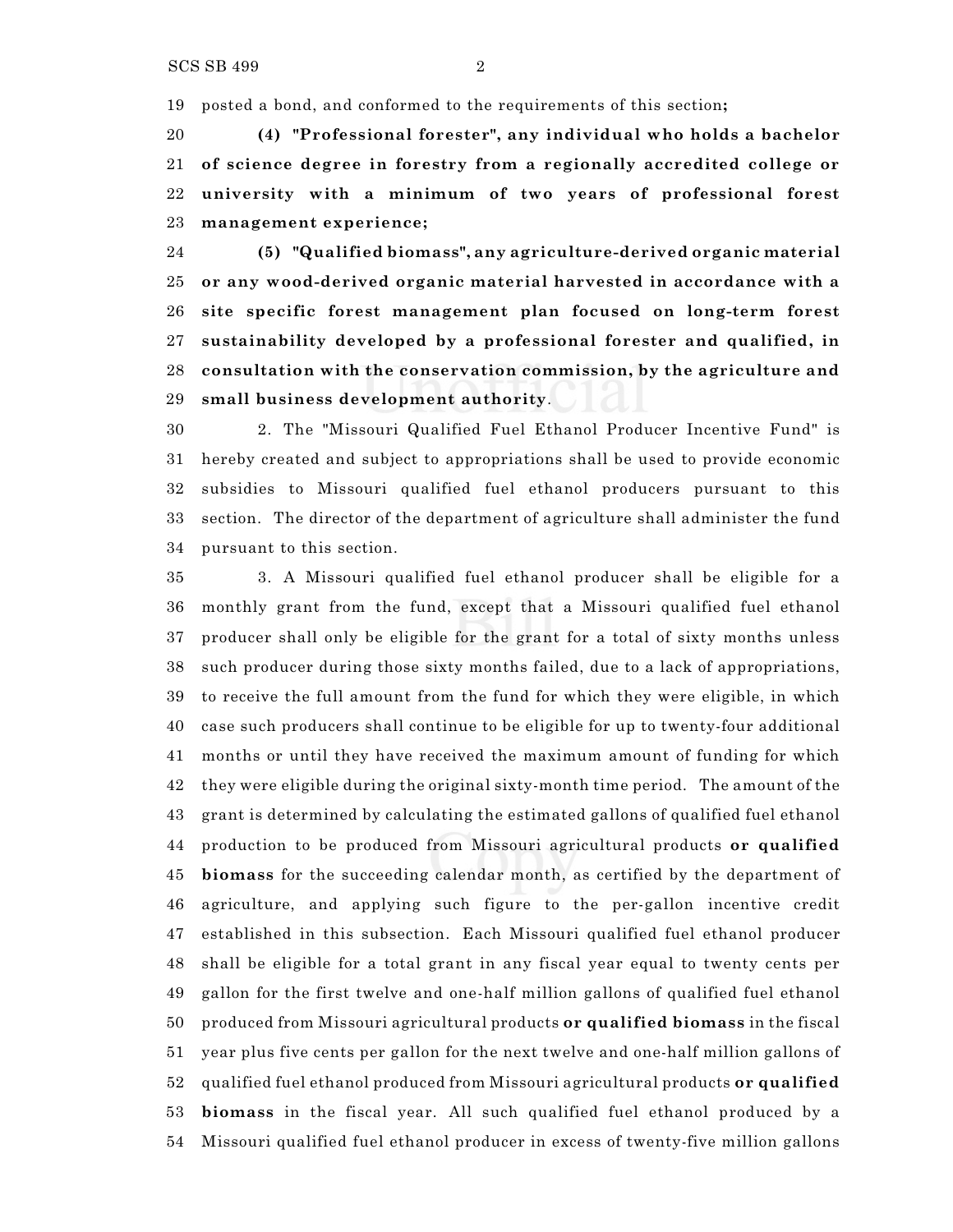shall not be applied to the computation of a grant pursuant to this subsection. The department of agriculture shall pay all grants for a particular month by the fifteenth day after receipt and approval of the application described in subsection 4 of this section. If actual production of qualified fuel ethanol during a particular month either exceeds or is less than that estimated by a Missouri qualified fuel ethanol producer, the department of agriculture shall adjust the subsequent monthly grant by paying additional amount or subtracting the amount in deficiency by using the calculation described in this subsection.

 4. In order for a Missouri qualified fuel ethanol producer to obtain a grant from the fund for a particular month, an application for such funds shall be received no later than fifteen days prior to the first day of the month for which the grant is sought. The application shall include:

(1) The location of the Missouri qualified fuel ethanol producer;

 (2) The average number of citizens of Missouri employed by the Missouri qualified fuel ethanol producer in the preceding quarter, if applicable;

 (3) The number of bushels of Missouri agricultural commodities **or green weight tons of qualified biomass** used by the Missouri qualified fuel ethanol producer in the production of fuel ethanol in the preceding quarter;

 (4) The number of gallons of qualified fuel ethanol the producer expects to manufacture during the month for which the grant is applied;

 (5) A copy of the qualified fuel ethanol producer license required pursuant to subsection 5 of this section, name and address of surety company, and amount of bond to be posted pursuant to subsection 5 of this section; and

 (6) Any other information deemed necessary by the department of agriculture to adequately ensure that such grants shall be made only to Missouri qualified fuel ethanol producers.

 5. The director of the department of agriculture, in consultation with the department of revenue **and the department of conservation**, shall promulgate rules and regulations necessary for the administration of the provisions of this section. The director shall also establish procedures for bonding Missouri qualified fuel ethanol producers. Each Missouri qualified fuel ethanol producer who attempts to obtain moneys pursuant to this section shall be bonded in an amount not to exceed the estimated maximum monthly grant to be issued to such Missouri qualified fuel ethanol producer.

 6. Any rule or portion of a rule, as that term is defined in section 536.010, RSMo, that is created under the authority delegated in this section shall become